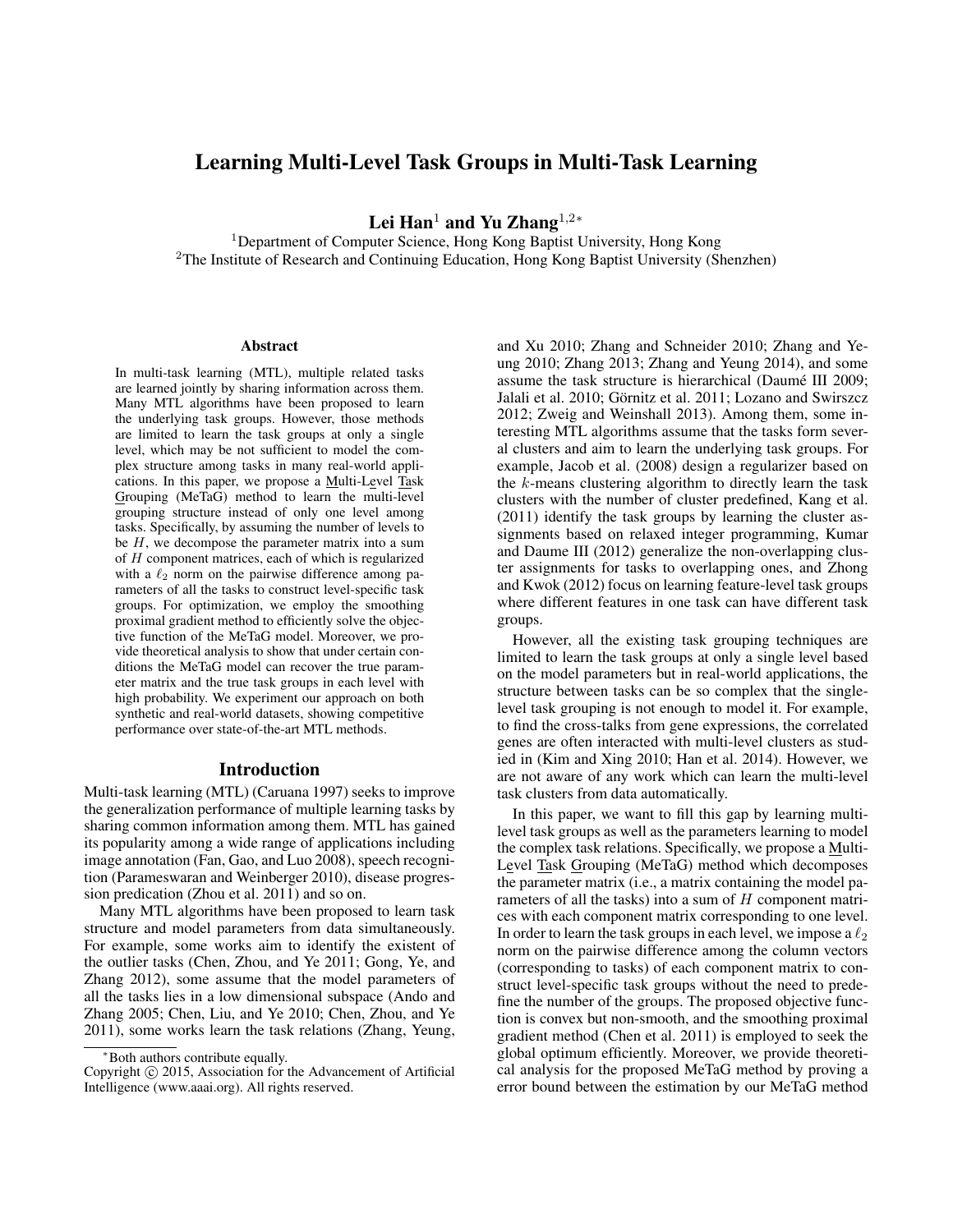and the ground truth. We further show that with an assumption on the noise for the true grouping pattern, our MeTaG method can recover the the true task groups in each level with high probability. For empirical studies, we compare our MeTaG method with some state-of-the-art MTL methods on both synthetic and real datasets, and the experimental results demonstrate that the proposed MeTaG method is competitive compared with existing MTL methods.

Notations: Lower-case letters are used for scalars, boldface, lower-case letters refer to vectors, and bold-face and capital letters are for matrices. A vector  $x$  with length  $m$  is denoted by  $\mathbf{x} \in \mathbb{R}^m$  and similarly a matrix **X** with size  $d \times m$ is represented as  $X \in \mathbb{R}^{d \times m}$ . For a matrix X, its jth row, ith column, and  $(j, i)$ th element are represented as  $x^j$ ,  $x_i$ , and  $x_{ji}$  respectively. For any vector x,  $\|\mathbf{x}\|_q$  represents its  $\ell_q$  norm. For any matrix **X**,  $\|\mathbf{X}\|_{p,q}$  and  $\|\mathbf{X}\|_F$  represent its  $\ell_{p,q}$  norm and Frobenius norm separately.  $\langle \mathbf{X}, \mathbf{Y} \rangle$  denotes the inner product of any matrices (or vectors) **X** and **Y**.  $\mathbb{N}_m$ represents the set of integers  $\{1, \cdots, m\}$ .  $\mathcal{N}(\mu, \sigma^2)$  represents a normal distribution with mean  $\mu$  and variance  $\sigma^2$ .

## The MeTaG Model

Suppose we have  $m$  learning tasks and the feature dimensionality is  $d$ . The training data for the  $i$ th task is denoted by  $(X_i, y_i)$ , where  $X_i \in \mathbb{R}^{n_i \times d}$  is the data matrix with  $n_i$ training samples stored in the rows, and  $y_i \in \mathbb{R}^{n_i}$  is a vector of class labels for the  $n_i$  training samples in  $\mathbf{X}_i$ . If the values in  $y_i$  are continuous, the *i*th task is a regression problem and otherwise a classification problem. Each column in  $\mathbf{X}_i$  ( $i \in \mathbb{N}_m$ ) corresponding to one feature is assumed to be normalized with zero mean and unit variance:

$$
\sum_{k=1}^{n_i} x_{kj}^{(i)} = 0, \sum_{k=1}^{n_i} \left( x_{kj}^{(i)} \right)^2 = 1, \ \forall j \in \mathbb{N}_d, i \in \mathbb{N}_m, \qquad (1)
$$

where  $x_{kj}^{(i)}$  is the  $(k, j)$ th element in matrix  $\mathbf{X}_i$ . The linear function for the *i*th task is defined as  $\mu_i(\mathbf{x}) = \mathbf{w}_i^T \mathbf{x}, i \in$  $\mathbb{N}_m$ , where an offset is assumed to be absorbed into  $\mathbf{w}_i$ . Define  $\mathbf{W} = [\mathbf{w}_1, \cdots, \mathbf{w}_m] \in \mathbb{R}^{d \times m}$  as the parameter matrix.

Since we aim to learn multi-level task groups, by assuming that there are  $H$  levels where  $H$  is a user-defined parameter, we decompose the parameter matrix W into the sum of H component matrices each of which is to learn the task groups in a level. Specifically, the parameter matrix  $W$  is decomposed as

$$
\mathbf{W} = \sum_{h=1}^{H} \mathbf{W}_h.
$$
 (2)

In Eq. (2),  $\mathbf{W}_h = [\mathbf{w}_{h,1}, \dots, \mathbf{w}_{h,m}] \in \mathbb{R}^{d \times m}$  is the component matrix corresponding to the hth level and  $w_{h,i}$  is the parameter for the ith task in the hth level. Then we formulate the objective function of the MeTaG method as

$$
\min_{\mathbf{W}} \frac{1}{m} \sum_{i=1}^{m} \frac{1}{n_i} ||\mathbf{y}_i - \mathbf{X}_i \sum_{h=1}^{H} \mathbf{w}_{h,i}||_2^2 + \sum_{h=1}^{H} \lambda_h \sum_{i < j}^{m} ||\mathbf{w}_{h,i} - \mathbf{w}_{h,j}||_2, \tag{3}
$$

where  $\lambda_h$ 's are positive regularization parameters. The first term in problem (3) measures the averaged square loss on the training data. By denoting the second term in problem (3) by  $\Omega(\mathbf{W})$ , we observe that  $\Omega(\mathbf{W})$  imposes a  $\ell_2$  norm on the pairwise difference among the column vectors in  $W_h$ , which encourages each pair of columns  $w_{h,i}$  and  $w_{h,j}$  in  $W_h$  to be identical. If this happens, then the  $i$ th and  $j$ th tasks belong to a task group in the hth level.  $\lambda_h$  controls the strength of task grouping at the hth level, and a larger  $\lambda_h$  is likely to lead to smaller number of task groups in the hth level. When  $\lambda_h \to \infty$ , there will be only one task group with all identical columns in  $W<sub>h</sub>$ . By assuming a descending order for the numbers of task groups from the Hth level to the first one, we set  $\lambda_h = \lambda_{h-1}/\phi$  for  $h \geq 2$  with constant  $\phi > 1$ .

It is worth mentioning that  $\Omega(W)$  differs from the fused lasso regularizer (FLR) (Tibshirani et al. 2005) and its variant, generalized fused lasso regularizer (GFLR) (Friedman et al. 2007). The FLR and GFLR enable to group data features in terms of scalars, while  $\Omega(W)$  is for task grouping in terms of column vectors. Therefore,  $\Omega(W)$  can be viewed as a generalization of the FLR and GFLR. Note that solving an optimization problem regularized by  $\Omega(\mathbf{W})$  is more challenged than that with the FLR and GFLR. With the same reason,  $\Omega(\mathbf{W})$  differs from the feature-level task grouping regularizer in (Zhong and Kwok 2012).

Problem (3) is not easy to solve due to the nonsmoothness of  $\Omega(\mathbf{W})$ . In the next section, we show how to solve problem (3) efficiently.

### Optimization Procedure

Both the square loss and the regularizer  $\Omega(\mathbf{W})$  are convex with respect to  $W$ , making problem (3) convex. Since learning all levels simultaneously involves a large number of parameters, we propose to decompose problem (3) into several subproblems corresponding to the levels. We then develop a bottom-up iterative scheme, an instance of the coordinate descent method, where the subproblem corresponding to the hth level in the  $(k + 1)$ th iteration seeks for  $\mathbf{W}_{h}^{k+1}$  by solving the following problem as

$$
\min_{\mathbf{W}_h} \sum_{i=1}^m \frac{1}{mn_i} \|\widetilde{\mathbf{y}}_i - \mathbf{X}_i \mathbf{w}_{h,i}\|_2^2 + \lambda_h \sum_{i < j}^m \|\mathbf{w}_{h,i} - \mathbf{w}_{h,j}\|_2, \tag{4}
$$

with  $\widetilde{\mathbf{y}}_i = \mathbf{y}_i - \mathbf{X}_i \left( \sum_{h' < h} \mathbf{w}_{h',i}^{k+1} + \sum_{h''>h} \mathbf{w}_{h'',i}^k \right)$  defined based on the parameters of the other levels from their

last updates. The bottom-up iterative scheme is shown in Algorithm 1. Since the second term in problem (4) is nonsmooth, we employ the smoothing proximal gradient (SPG) method (Chen et al. 2011) to solve problem (4). The problem solved by the SPG method takes the form

$$
\min_{\mathbf{Z}} f(\mathbf{W}) + r(\mathbf{Z}),\tag{5}
$$

where  $f(\cdot)$  is convex and Lipschitz continuous, and  $r(\cdot)$  is convex but non-smooth.

In order to employ the SPG method, we use  $f(\cdot)$  and  $r(\cdot)$ to represent the first and the second terms in problem (4) respectively. Then we can rewrite  $r(\cdot)$  as

$$
r(\mathbf{W}_h) = \lambda_h \sum_{i < j}^m \|\mathbf{w}_{h,i} - \mathbf{w}_{h,j}\|_2 = \|\mathbf{C}\mathbf{W}_h^T\|_{1,2},\qquad(6)
$$

where  $C \in \mathbb{R}^{\frac{m(m-1)}{2} \times m}$  is a sparse matrix with each row having only two non-zero entries  $\lambda_h$  and  $-\lambda_h$  in two corresponding positions. Therefore, the storage requirement of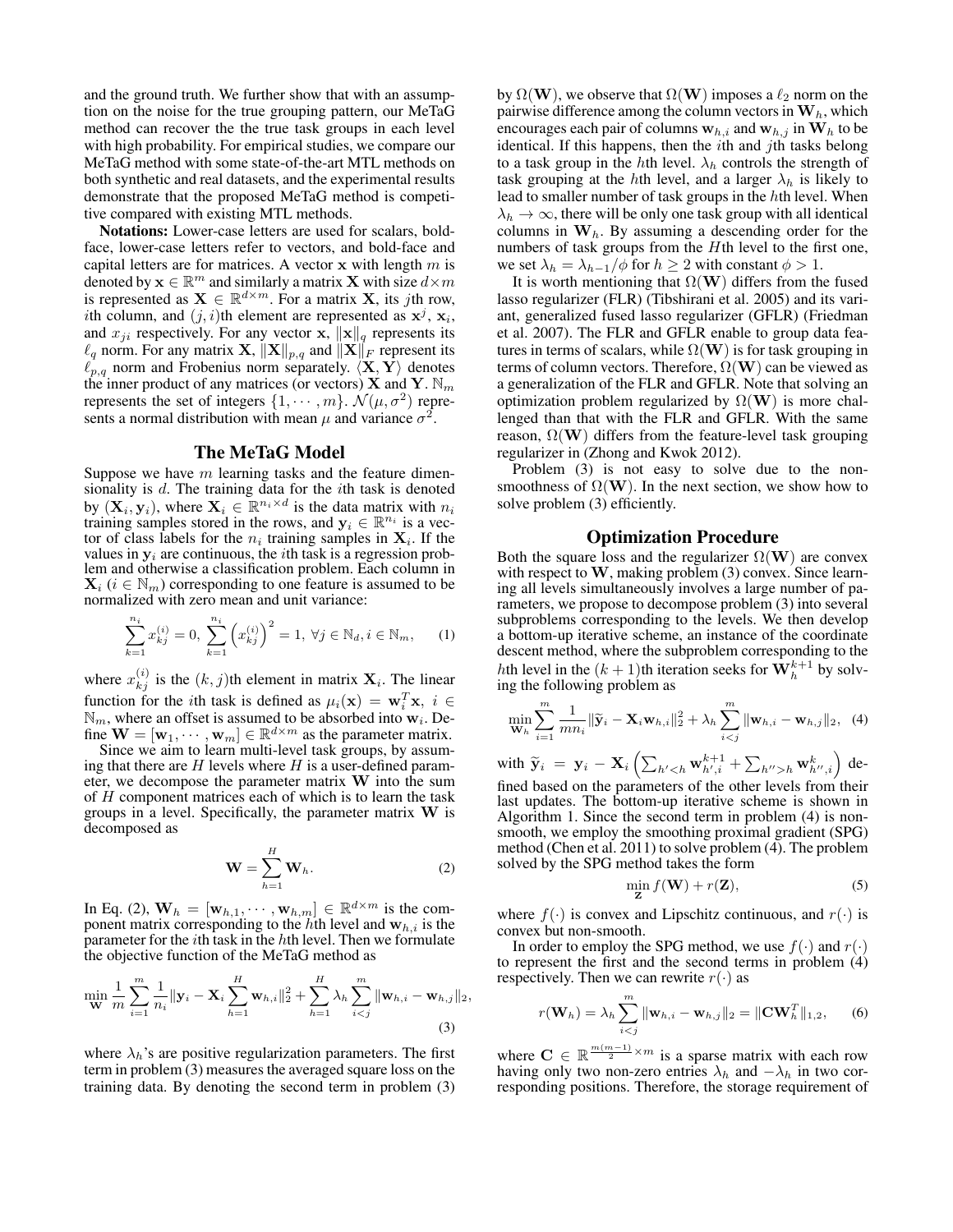Algorithm 1 The Bottom-Up Iterative Scheme for Problem (3).

Input: X, Y; Output: W; 1: Initialize  $k = 0$ ,  $\mathbf{W}_1^0 = \cdots = \mathbf{W}_H^0 = 0$ ; 2: repeat 3: **for**  $h = 1, \dots, H$  **do**<br>4: **Solve problem** (4); Solve problem (4); 5: end for 6:  $k := k + 1$ : 7: until Some convergence criterion is satisfied;

C is very small. Based on the definition of the dual norm,  $r(\mathbf{W}_h)$  can be reformulated as

$$
r(\mathbf{W}_h) = \max_{\mathbf{A} \in \mathcal{Q}} \langle \mathbf{C} \mathbf{W}_h^T, \mathbf{A} \rangle,
$$
 (7)

where  $\mathbf{A} = (\alpha_1, \dots, \alpha_{m(m-1)/2})^T$  is the auxiliary matrix variable,  $\alpha_i$  is a vector of auxiliary variables corresponding to the *i*th row of  $\text{CW}_h^T$ , and  $\mathcal{Q} = \{\textbf{A} | \|\boldsymbol{\alpha}_i\|_2 \leq 1, \forall i \in$  $\mathbb{N}_{m(m-1)/2}$  is the domain of **A**. Then the smooth approximation of Eq. (7) is given by

$$
g_{\mu}(\mathbf{W}_h) = \max_{\mathbf{A} \in \mathcal{Q}} \langle \mathbf{C} \mathbf{W}_h^T, \mathbf{A} \rangle - \mu d(\mathbf{A}), \tag{8}
$$

where  $d(\mathbf{A}) = \frac{1}{2} ||\mathbf{A}||_F^2$ . According to (Chen et al. 2011), problem (8) is convex and smooth with gradient  $\nabla g_\mu(\mathbf{W}) =$  $(A^*)^T C$ , where  $A^*$  is the optimal solution to problem  $(8)$ . The computation of  $A^*$  is depicted in the following proposition.

**Proposition 1** *By denoting by*  $A^* = (\alpha_1^*, \cdots, \alpha_{m(m-1)/2}^*)^T$ *the optimal solution to problem (8), for any*  $i \in \mathbb{N}_{(m-1)m/2}$ *, we have*

$$
\boldsymbol{\alpha}_{i}^{*} = S\left(\left[\mathbf{C}\mathbf{W}_{h}^{T}\right]^{i}/\mu\right),\tag{9}
$$

where  $[M]^i$  denotes the ith row of a matrix **M** and  $S(\cdot)$  is *the projection operator to project vector* **u** *on the*  $\ell_2$  *ball as* 

$$
S(\mathbf{u}) = \begin{cases} \frac{\mathbf{u}}{\|\mathbf{u}\|_2}, & \|\mathbf{u}\|_2 > 1, \\ \mathbf{u}, & \|\mathbf{u}\|_2 \le 1. \end{cases}
$$

Instead of directly solving problem (4), we solve its smooth approximation as

$$
\min_{\mathbf{W}_h} \widetilde{f}(\mathbf{W}_h) = f(\mathbf{W}_h) + g_\mu(\mathbf{W}_h).
$$
 (11)

The gradient of  $\widetilde{f}(\mathbf{W}_h)$  w.r.t.  $\mathbf{W}_h$  can be computed as

$$
\nabla_{\mathbf{W}_h} \widetilde{f}(\mathbf{W}_h) = \nabla_{\mathbf{W}_h} f(\mathbf{W}_h) + (\mathbf{A}^*)^T \mathbf{C}.
$$
 (12)

By using the square loss in problem (4), the ith column of  $\nabla_{\mathbf{W}_h} f(\mathbf{W}_h)$  can be easily obtained as  $\frac{2}{mn_i} \mathbf{X}_i^T (\mathbf{X}_i \mathbf{w}_{h,i}$  $y_i$ ). Moreover, it is easy to prove that  $\widetilde{f}(\mathbf{W}_h)$  is L-Lipschitz continuous where  $L$  can be determined by numerical approaches (Chen et al. 2011). The whole SPG algorithm to solve problem (11) is depicted in Algorithm 2, where problem (10) has a closed-form solution as  $\mathbf{W}_h^{(t+1)} = \widehat{\mathbf{W}}_h^{(t)}$  –  $\frac{1}{L}\nabla \widetilde{f}(\widehat{\mathbf{W}}_h^{(t)})$ . Let  $D = \max_{\mathbf{A} \in \mathcal{Q}} d(\mathbf{A})$  and  $\mathbf{W}_h^*$  be the optimal solution of Eq. (4). If the desired accuracy is  $\varepsilon$ , i.e.,  $|\widetilde{f}(\mathbf{W}_h^{(t)}) - \widetilde{f}(\mathbf{W}_h^*)| \leq \varepsilon$ , according to (Chen et al. 2011), Algorithm 2 needs  $O(\sqrt{2D/\varepsilon})$  iterations to converge. Moreover, in our experiments, we find that Algorithm 1 needs very few iterations to converge, making it very efficient.

#### Algorithm 2 SPG algorithm for solving problem (11).

**Input: X**,  $\widetilde{\mathbf{Y}}, \widehat{\mathbf{W}}^{(0)}, \mu, h, \lambda_h;$ 

Output:  $W_h$ ;

1: Initialize  $t = 0$  and  $\tau_0 = 1$ ;

2: repeat

3: Compute  $\nabla \widetilde{f}(\widehat{\mathbf{W}}_h^{(t)})$  as in Eq. (12);

4: Solve the proximal step:

$$
\mathbf{W}_{h}^{(t+1)} = \arg\min_{\mathbf{W}_{h}} \widetilde{f}(\widehat{\mathbf{W}}_{h}^{(t)}) + \langle \mathbf{W}_{h} - \widehat{\mathbf{W}}_{h}^{(t)}, \nabla \widetilde{f}(\widehat{\mathbf{W}}_{h}^{(t)}) \rangle + \frac{L}{2} \|\mathbf{W}_{h} - \widehat{\mathbf{W}}_{h}^{(t)}\|_{F}^{2}.
$$
 (10)

5: 
$$
\tau_{t+1} = \frac{2}{t+3}
$$
;  
\n6:  $\widehat{\mathbf{W}}_h^{(t+1)} = \mathbf{W}_h^{(t+1)} + \frac{1-\tau_t}{\tau_t} \tau_{t+1} (\mathbf{W}_h^{(t+1)} - \widehat{\mathbf{W}}_h^{(t)})$ ;  
\n7:  $t := t + 1$ ;  
\n8: **until** Some convergence criterion is satisfied;

## Theoretical Analysis

In this section, we provide theoretical analysis for the proposed MeTaG model. For notational simplicity, we assume that the numbers of training samples for all the tasks are the same and denote it by  $n$ . The general case that different tasks have different numbers of training samples can be similarly analyzed. We assume that the true relation between the data sample and its class label is a linear function plus a Gaussian noise, which is defined as

$$
y_{ji} = \left(\mathbf{x}_j^{(i)}\right)^T \mathbf{w}_i^* + \epsilon_{ji}, i \in \mathbb{N}_m, j \in \mathbb{N}_n,
$$
 (13)

where  $y_{ji}$  is the jth element in  $y_i$ ,  $\mathbf{W}^* = [\mathbf{w}_1^*, \dots, \mathbf{w}_m^*]$ is the true parameter matrix,  $\epsilon_{ji}$  is a Gaussian noise, and W<sup>∗</sup> can be decomposed into the sum of H true component matrix  $\mathbf{W}_1^*, \ldots, \mathbf{W}_H^*$  as  $\mathbf{W}^* = \sum_{h=1}^H \mathbf{W}_h^*$ . Each noise  $\epsilon_{ji}$ follows a normal distribution, i.e.,  $\epsilon_{ji} \sim \mathcal{N}(0, \sigma^2)$ , and all the noises are assumed to be independent of each other. We define  $\mathbf{f}_i^* = \mathbf{X}_i \mathbf{w}_i^*$  and  $\mathbf{y}_i = \mathbf{f}_i^* + \boldsymbol{\epsilon}_i$  for  $i \in \mathbb{N}_m$ , where  $\epsilon_i = [\epsilon_{1i}, \dots, \epsilon_{ni}]^T$ . Let  $\mathbf{X} \in \mathbb{R}^{dm \times mn}$  be a block diagonal matrix with  $\mathbf{X}_i^T \in \mathbb{R}^{d \times n}$  ( $i \in \mathbb{N}_m$ ) as the *i*th block. We define a vectorization operator  $vec(\cdot)$  over an arbitrary matrix  $\mathbf{P} \in \mathbb{R}^{d \times m}$  as  $\text{vec}(\mathbf{P}) = [\mathbf{p}_1^T, \cdots, \mathbf{p}_m^T]^T$  where  $\mathbf{p}_i$  is the *i*th column of **P**. Let  $\mathbf{F}^* = [\mathbf{f}_1^*, \dots, \mathbf{f}_m^*] \in \mathbb{R}^{n \times m}$ .

For any matrix  $\mathbf{Q} \in \mathbb{R}^{d \times m}$ , we define  $E(\mathbf{Q}) =$  $\{(i, j)|\mathbf{q}_i \neq \mathbf{q}_j, i \in \mathbb{N}_m, j \in \mathbb{N}_m\}$  and its complement  $E_c(\mathbf{Q}) = \{(i, j) | \mathbf{q}_i = \mathbf{q}_j, i \in \mathbb{N}_m, j \in \mathbb{N}_m, i \neq j\}$  as its true column grouping pattern, where  $q_i$  is the *i*th column of **Q**. For any matrix  $\mathbf{Q} \in \mathbb{R}^{d \times m}$ , since each pair  $(i, j)$ corresponds to one row in  $\mathbf{CQ}^T \in \mathbb{R}^{\frac{m(m-1)}{2} \times d}$ , which is  $\mathbf{q}_i^T - \mathbf{q}_j^T$ , with C defined in Eq. (6), the projections of the rows in  $\mathbf{CQ}^T$  on the set  $E(\mathbf{Q})$ , denoted by  $\left(\mathbf{CQ}^T\right)^{E(\mathbf{Q})}$ , consist of the rows with non-zero  $\ell_2$  norms in  $\mathbf{CQ}^T$ , and similarly the projections of the rows in  $\mathbf{CQ}^T$  on set  $E_c(\mathbf{Q})$ , denoted by  $\left(\mathbf{C}\mathbf{Q}^T\right)^{E_c(\mathbf{Q})}$ , are the zero rows in  $\mathbf{C}\mathbf{W}^T_h$ . We define  $D(\mathbf{Q})$  as the index set of distinct non-zero column vectors in Q, i.e. for any  $i, j \in D(Q)$ ,  $q_i \neq q_j$ . Denote  $\mathbf{Q}^{D(\mathbf{Q})}$  as the projection of the columns of **Q** on set  $D(\mathbf{Q})$ . Let  $D_c(Q)$  be the complement of  $D(Q)$ . Now, in order to analyze our method, we need the following assumption.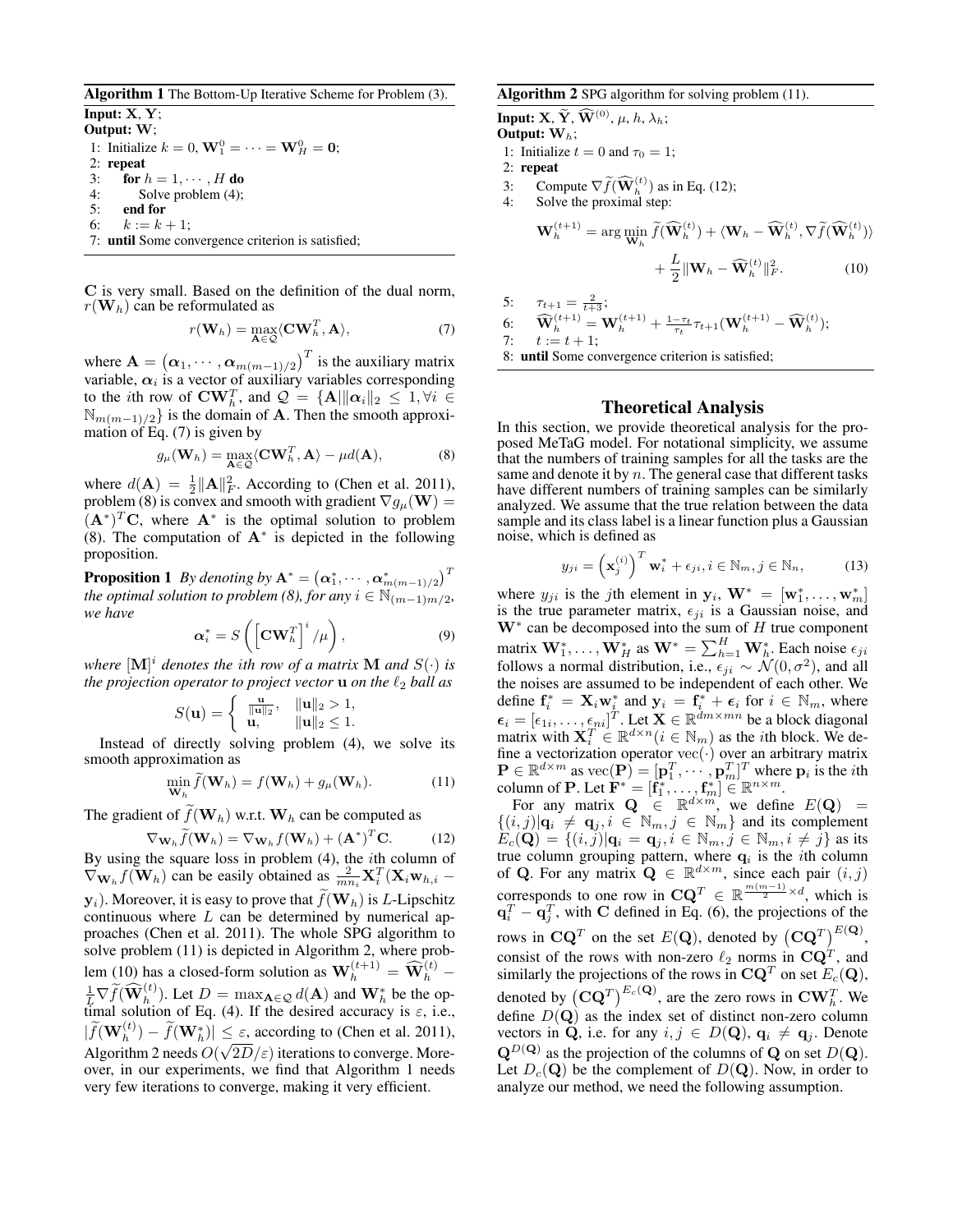**Assumption 1** Let  $\hat{\mathbf{W}} = \sum_{h=1}^{H} \hat{\mathbf{W}}_h$  be an optimal solution *of Eq. (3). For any matrix*  $\mathbf{W} = \sum_{h=1}^{H} \mathbf{W}_h \in \mathbb{R}^{d \times m}$  and  $h \in \mathbb{N}_H$ , we define matrix  $\mathbf{\Delta}_h$  as  $\mathbf{\Delta}_h = \mathbf{W}_h - \hat{\mathbf{W}}_h$  and *matrix*  $\mathbf{\Gamma}_h$  *as*  $\mathbf{\Gamma}_h = \mathbf{C}\mathbf{W}_h^T - \mathbf{C}\hat{\mathbf{W}}_h^T$ . Let  $\mathbf{\Delta} = \sum_{h=1}^H \mathbf{\Delta}_h$ . *We assume that there exist positive scalar* βh*, and scalars*  $\theta_h \geq 1$  *and*  $\gamma_h \geq 1$  *such that* 

$$
\beta_h = \min_{\mathbf{\Delta}_h \neq \mathbf{0}} \frac{\|\mathbf{X}^T \text{vec}(\mathbf{\Delta})\|_2}{\sqrt{mn} \|\mathbf{\Delta}_h^{D(\mathbf{W}_h)}\|_F},
$$

$$
\|\mathbf{\Delta}_h\|_F = \theta_h \|\mathbf{\Delta}_h^{D(\mathbf{W}_h)}\|_F, \ \|\mathbf{\Gamma}_h\|_{1,2} = \gamma_h \|\mathbf{\Gamma}_h^{E(\mathbf{W}_h)}\|_{1,2}.
$$

Assumption 1 refers to the restricted eigenvalue assumption as introduced in (Lounici et al. 2009). Similar assumptions are commonly used in the MTL literature, e.g., (Chen, Zhou, and Ye 2011; Gong, Ye, and Zhang 2012). Note that  $\theta_h = 1$ leads to  $\gamma_h = 1$  and vice versa. Moreover,  $\theta_h = 1$  if and only if  $\Delta_h^{D_c(\mathbf{W}_h)} = \mathbf{0}$  or  $D_c(\mathbf{W}_h) = \emptyset$  which implies that all tasks differ from each other. Now, we present important theoretical results for MeTaG model in the following theorem.

**Theorem 1** Let  $\hat{\mathbf{W}} = \sum_{h=1}^{H} \hat{\mathbf{W}}_h$  be an optimal solution *of problem (3). If the regularization parameters* λ<sup>h</sup> *for any*  $h \in \mathbb{N}_H$  *satisfies* <sup>1</sup>

$$
\lambda_h \ge \frac{2\sigma}{m(m-1)n} \sqrt{m + \frac{\delta}{d}},\tag{14}
$$

*then under Assumption 1, the following results hold with probability of at least*  $1 - \exp(-\frac{1}{2}(\delta - dm \log(1 + \frac{\delta}{dm})))$ :

$$
\|\mathbf{X}^T \text{vec}(\hat{\mathbf{W}}) - \text{vec}(\mathbf{F}^*)\|_2^2 \le m(m-1)^2 n d \mathcal{H}^2,\qquad(15)
$$
  

$$
\|\mathbf{X}^* - \mathbf{W}^*\|_2 \le \theta_h (m-1) \sqrt{d} \mathcal{H}
$$

$$
\|\hat{\mathbf{W}}_h - \mathbf{W}_h^*\|_F \le \frac{\theta_h(m-1)\sqrt{d\mathcal{H}}}{\beta_h},\tag{16}
$$

$$
\|\mathbf{C}\hat{\mathbf{W}}_h^T - \mathbf{C}(\mathbf{W}_h^*)^T\|_{1,2} \le \frac{\gamma_h(m-1)^2 d\mathcal{H}}{\beta_h},
$$
 (17)

*where*  $\mathcal{H} = \sum_{h'=1}^{H} \frac{\lambda_{h'}(\theta_{h'}+1)}{\beta_{h'}}$  $\frac{\theta_{h'}+1}{\beta_{h'}}$ . In addition, if the following *condition holds for*  $h \in \mathbb{N}_H$ :

$$
\min_{(i,j)\in E(\mathbf{W}_h^*)}\left\| \left[\mathbf{C}(\mathbf{W}_h^*)^T\right]^{(i,j)}\right\|_2 > \frac{2d\gamma_h(m-1)^2\mathcal{H}}{\beta_h},\quad(18)
$$

where  $\left[\mathbf{C}(\mathbf{W}_h^*)^T\right]^{(i,j)}$  denotes one row in  $\mathbf{C}(\mathbf{W}_h^*)^T$  corre*sponding to the pair* (i, j)*, then with the probability of at* least  $1 - \exp(-\frac{1}{2}(\delta - dm \log(1 + \frac{\delta}{dm}))),$  the following set

$$
\hat{E}_h = \left\{ (i,j) \left\| \left( \mathbf{C} \hat{\mathbf{W}}_h \right)^{(i,j)} \right\|_2 > \frac{d\gamma_h (m-1)^2 \mathcal{H}}{\beta_h} \right\} \tag{19}
$$

*can recover the true pattern of task groups*  $E(\mathbf{W}_h^*)$  *in the* h-th level, i.e.  $\hat{E}_h = E(\mathbf{W}_h^*)$  and  $(\hat{E}_h)_c = E_c(\mathbf{W}_h^*).$ 

Remark 1 *Theorem 1 provides important theoretical guarantee for the MeTaG model. Specifically, those bounds measure how well our model can approximate the ground truth of the component matrix* W<sup>∗</sup> h *in each level as well as the true parameter matrix*  $\mathbf{W}^* = \sum_{h=1}^H \mathbf{W}_h^*$ *. Moreover, with an assumption on the noise of the underlying grouping pattern in the true component matrices in Eq. (18), the MeTaG model can estimate the true grouping pattern for each level with high probability based on Eq. (19).*

Remark 2 *In the robust multi-task learning (rMTL) model (Gong, Ye, and Zhang 2012), the parameter matrix* W *is decomposed into two components*  $W_1$  *and*  $W_2$ *, and the estimation error bound is also derived for their model. By setting* H = 2 *in our MeTaG model, the error bound in Eq. (15) is considerably better than that of their model especially when the feature dimension and number of tasks are large.*

## Related Work

Our work is related to some MTL approaches (Jalali et al. 2010; Zweig and Weinshall 2013), since they assume the task relations can be represented by multiple hierarchies, which in some aspect is a bit similar to the multi-level structure in the proposed MeTaG method. However, those works do not learn task groups, which is one of the main concerns in this paper.

#### Experiments

In this section, we conduct empirical experiments on both synthetic and real-world problems to study the proposed MeTaG method. Baselines used for comparison include a wide range of competitive MTL models: the multi-task feature learning (MTFL) model (Liu, Ji, and Ye 2009), the dirty model (DM) (Jalali et al. 2010), the Cascade model (Zweig and Weinshall 2013), the clustered multi-task learning (CMTL) model (Jacob, Bach, and Vert 2008), the model that learns with whom to share (Whom) (Kang, Grauman, and Sha 2011), and the grouping and overlap MTL (GO-MTL) model (Kumar and Daume III 2012).

## Synthetic Data

We first evaluate our method on synthetic data. We simulate a multi-task regression problem with  $m = 32$  and  $d = 100$ . For the *i*th task, each column of  $X_i \in \mathbb{R}^{n \times d}$  is generated from a normal distribution  $\mathcal{N}(\mathbf{0}, \mathbf{I}_n)$ , where  $\mathbf{I}_n$  is an  $n \times n$  identity matrix. We assume there are three levels, i.e.  $H = 3$ . For the first level, we assume all the tasks are in the same group and randomly choose 20 rows of  $W_1^*$  corresponding to features to be non-zero with value 0.8. In the second level, we assume the first 16 tasks are in the same group and randomly select 30 rows of  $W_2^*$  such that the sub-matrix defined by the 30 rows and the first 16 columns is non-zero with all the elements equal to 0.4. For the third level, we assume the 17th-24th tasks are in one group and the 25th-32th tasks in another group. By randomly selecting 20 rows for the 17th-24th and 25th-32th columns in  $\mathbf{W}_{3}^{*}$ separately, the elements in the selected sub-matrices are set to 0.2. Then the true parameter matrix  $W^*$  is generated by  $W^* = W_1^* + W_2^* + W_3^*$ . The decreasing order of the weights over levels can simulate the gradually decreased task sharing over levels. The response  $y_i$  for the *i*th task is then generated as  $y_i = X_i w_i^* + \epsilon_i$ , where  $\epsilon_i$  is a noise vector generated from  $\mathcal{N}(\mathbf{0}, \sigma^2 \dot{\mathbf{I}}_n)$  with  $\sigma = 2$ . The matrices  $W_1^*$ ,  $W_2^*$ ,  $W_3^*$ , and  $W^*$  are depicted in Figures 1(a)-1(d) where columns correspond to tasks, rows represent features, and black entries denote zero elements.

We use the mean square error (MSE) to measure the performance of the estimation, which is defined as  $MSE(\mathbf{W}) =$ 

<sup>&</sup>lt;sup>1</sup> Since we assume a descending order for the  $\lambda_h$ 's from  $\lambda_1$  to  $\lambda_H$ , we only have to make  $\lambda_H$  satisfy Eq. (14).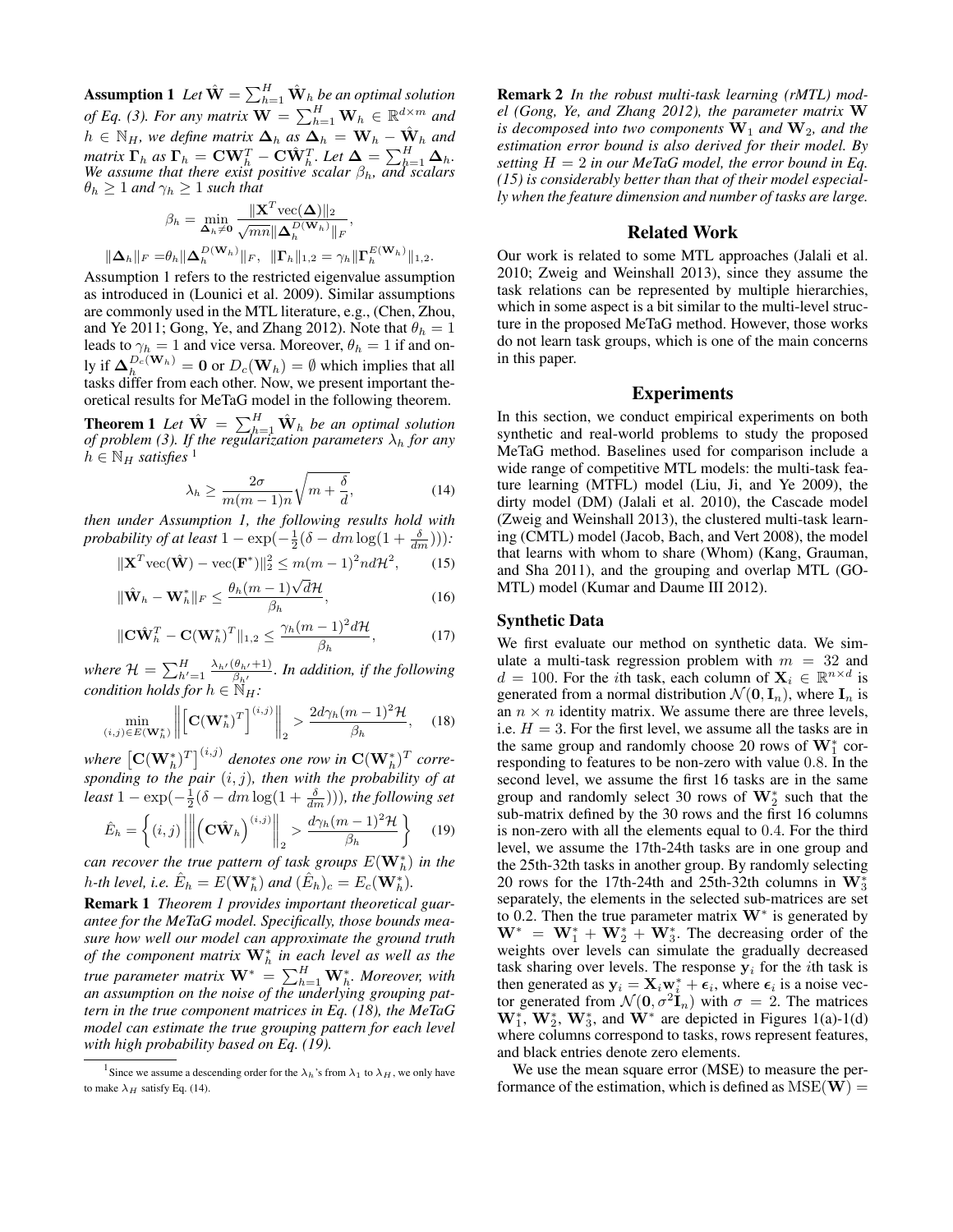Table 1: The performance of various methods over 10 simulations on the synthetic data in terms of mean±standard deviation.

| Training size |            | <b>MTFL</b>       | DM                | Cascade           | <b>CMTL</b>       | Whom              | GO-MTL            | MeTaG             |
|---------------|------------|-------------------|-------------------|-------------------|-------------------|-------------------|-------------------|-------------------|
| 50            | <b>MSE</b> | $5.972 \pm 0.295$ | $4.816 \pm 0.280$ | $6.538 \pm 0.437$ | $3.164 \pm 0.137$ | $2.639 \pm 0.191$ | $2.082 + 0.074$   | $1.488 + 0.040$   |
|               | TDof       | $32.00 \pm 0.00$  | $32.00 \pm 0.00$  | $32.00 \pm 0.00$  | $32.00 \pm 0.00$  | $32.00 \pm 0.00$  | $19.00 \pm 1.15$  | $17.00 \pm 4.03$  |
|               | S          | $0.645 \pm 0.000$ | $0.645 \pm 0.000$ | $0.645 \pm 0.000$ | $0.645 \pm 0.000$ | $0.645 \pm 0.00$  | $0.674 \pm 0.010$ | $0.685 + 0.024$   |
| 100           | <b>MSE</b> | $3.470 \pm 0.133$ | $3.212 \pm 0.139$ | $3.216 \pm 0.217$ | $2.538 \pm 0.143$ | $2.282 \pm 0.155$ | $1.482 \pm 0.171$ | $1.118 + 0.042$   |
|               | TDof       | $32.00 \pm 0.00$  | $32.00 \pm 0.00$  | $32.00 \pm 0.00$  | $32.00 \pm 0.00$  | $32.00 \pm 0.00$  | $26.50 \pm 1.27$  | $11.20 \pm 4.24$  |
|               | S          | $0.645 \pm 0.000$ | $0.645 \pm 0.000$ | $0.645 \pm 0.000$ | $0.645 \pm 0.000$ | $0.645 \pm 0.00$  | $0.662 \pm 0.006$ | $0.796 \pm 0.060$ |
| 150           | <b>MSE</b> | $2.625 \pm 0.074$ | $2.388 \pm 0.090$ | $2.137 + 0.118$   | $1.810 \pm 0.074$ | $2.247 \pm 0.200$ | $1.046 + 0.083$   | $0.939 + 0.030$   |
|               | TDof       | $30.80 + 1.23$    | $32.00 \pm 0.00$  | $32.00 \pm 0.00$  | $32.00 + 0.00$    | $32.00 \pm 0.00$  | $25.20 \pm 1.55$  | $19.40 + 3.78$    |
|               | S          | $0.648 \pm 0.003$ | $0.645 \pm 0.000$ | $0.645 + 0.000$   | $0.645 + 0.000$   | $0.645 \pm 0.00$  | $0.666 + 0.008$   | $0.751 \pm 0.053$ |



Figure 1: Parameter matrices in synthetic data when the training size is 150, where (a)-(d) are the true component matrices and parameter matrix, and (e)-(j) are the estimators  $\hat{W}$  from different methods: (a)  $W_1^*$ ; (b)  $W_2^*$ ; (c)  $W_3^*$ ; (d)  $W^*$ ; (e) MTFL; (f) DM; (g) Cascade; (h) CMTL; (i) Whom; (j) GO-MTL; (k) MeTaG.

 $\frac{1}{mn} \sum_{i=1}^{m} (\mathbf{w}_i - \mathbf{w}_i^*)^T \mathbf{X}^T \mathbf{X} (\mathbf{w}_i - \mathbf{w}_i^*)$ . We introduce two metrics, degree of freedom for tasks (TDof) and metric S, to measure the performance of task grouping. TDof is originated from the degree of freedom used in the feature grouping literatures such as (Bondell and Reich 2008), and is defined as the number of 'unequal' columns in W, where two columns  $w_i$  and  $w_j$  are defined to be 'equal', denoted by  $\mathbf{w}_i \simeq \mathbf{w}_j$ , if  $\|\mathbf{w}_i - \mathbf{w}_j\|_2 \leq \varepsilon_0$  for some threshold constant  $\varepsilon_0$ . We set  $\varepsilon_0 = 0.6$  in the experiments, which shows a better discrimination. Although the task group structures in different levels are different, there are totally *three* task groups in the parameter matrix, which is shown in Figure 1(d). Therefore the closer the estimation of TDof is to 3, the better performance the corresponding method achieves. The second metric  $S$  is defined as  $S = \frac{\sum_{i \neq j, \mathbf{w}_i^* \simeq \mathbf{w}_j^*} \mathbb{I}(\mathbf{w}_i \simeq \mathbf{w}_j) + \sum_{i \neq j, \mathbf{w}_i^* \neq \mathbf{w}_j^*} \mathbb{I}(\mathbf{w}_i \simeq \mathbf{w}_i)}{\sum_{i=1}^N \mathbb{I}(\mathbf{w}_i \simeq \mathbf{w}_i) + \sum_{i=1}^N \mathbb{I}(\mathbf{w}_i \simeq \mathbf{w}_i)}}$  $\frac{\sum_{i \neq j, w_i^* \geq w_j^*} 1 + \sum_{i \neq j, w_i^* \geq w_j^*} 1}{\sum_{i \neq j, w_i^* \geq w_j^*} 1}$ , where

 $\mathbb{I}(\cdot)$  is the indicator function. S is also motivated from the measurement for feature grouping as introduced in (Yang et al. 2012). The numerator in  $S$  consists of two parts, where the first and second terms represent the recovery of 'equal' columns and 'unequal' columns separately. The denominator is the sum of the exact number of 'equal' columns and the number of 'unequal' columns in the true parameter matrix. Thus, S can provide a measurement for the performance of task grouping. We vary the number of training samples from 50 to 150 to test the sensitivity of each method. In each experimental setting, we always generate 100 samples for testing and another 100 samples for parameter validation to select the hyperparameters in all the methods in comparison, including the number of groups in CMTL and Whom, the



Figure 2: (a)-(c) The performance of the MeTaG method by varying  $H$  in the synthetic data when the training size is 150; (d)-(f) recovered components by the MeTaG method when  $H = 3$ .

number of latent tasks in GO-MTL, the number of cascades in Cascade, and the number of levels in MeTaG, whose candidate values are from a set  $\{1, \dots, 10\}$ . We set  $\phi = 1.2$ in all the experiments, and choose  $\lambda_1$  of the MeTaG model from the set  $[10^{-6}, 10^{-5}, \cdots, 10^3]$ .

Table 1 shows the performance of all the methods over 10 simulations. As shown in Table 1, the task grouping algorithms, i.e. the CMTL, Whom, GO-MTL, and MeTaG methods, have lower estimation errors compared with others. Our MeTaG method has the best performance in terms of all three performance measures. Figures  $1(e)-1(k)$  show the estimated  $\hat{W}$ 's of all the methods in comparison when the training size is 150. By comparing Figures  $1(e)-1(k)$  with the ground truth shown in Figure 1(d), the estimation learned from our MeTaG method has better recovery result. We also examine the performance of the MeTaG method when the value of  $H$  varies. Figures 2(a)-2(c) shows the change of MSE, TDof, and  $S$  of the MeTaG method by varying  $H$ . We observe that at the beginning when  $H$  increases, the performance improves in terms of MSE and  $S$ . When  $H$  reaches 2, the MeTaG method reaches the best  $S$ . When  $H$  reaches 3, which is just the true number of levels, the MeTaG method has the best MSE. Then the performance becomes worse for larger  $H$ 's. Moreover, Figure 2(b) shows that a lower H leads to a lower TDof. One reason is the upper levels learned from the MeTaG method tend to have a larger number of small task groups due to the setting for the regularization parameters  $\lambda_h = \lambda_{h-1}/\phi < \lambda_{h-1}$  and so when H increases, all the levels will contain more task groups, which leads to a higher TDof. Moreover, we plot the three component matrices learned by the MeTaG method when  $H = 3$ in Figures 2(d)-2(f) and by comparing with the ground truth in Figures  $1(a)-1(c)$ , we can see that the recovery is good.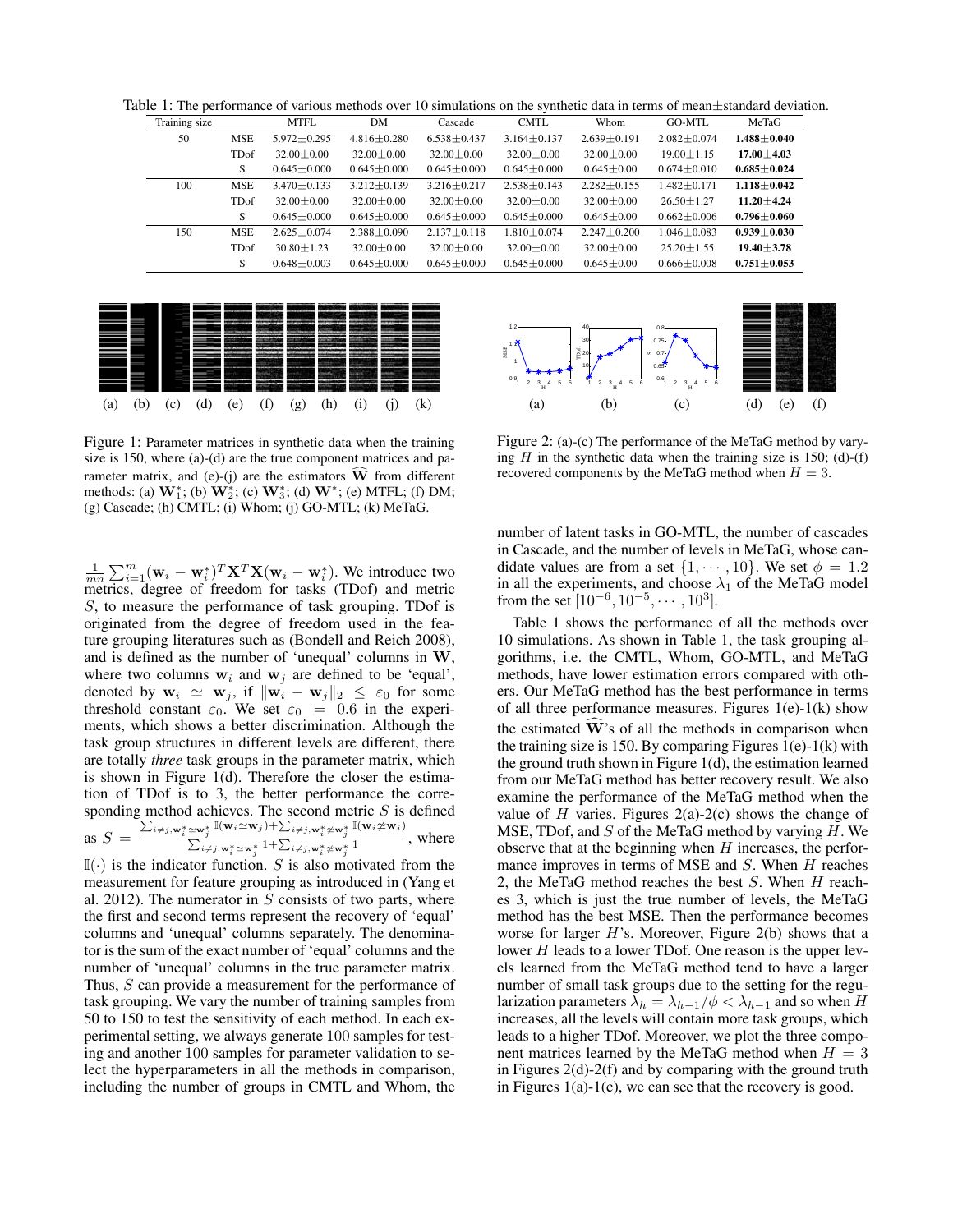

Figure 3: (a)-(b) Averaged MSE vs. R in the microarray data and traffic data respectively; (c)-(e) Performance of MeTaG vs.  $H$  in the microarray data, traffic data and handwritten data respectively.

### Microarray Data

We report results on microarray data (Wille et al. 2004). The data is a gene expression dataset with microarray data related to isoprenoid biosynthesis in plant organism. The tasks are regression problems which aim to find the crosstalks from the expression levels of 21 genes in the mevalonate pathway (data features) to the expression levels of 18 genes in the plastidial pathway (labels). There are 118 samples and all the data are log-transformed and standardized to have zero mean and unit variance. We perform 10 random splits, each of which uses  $R\%$ ,  $(80-R)\%$ , and  $20\%$  samples for training, testing and validation separately with  $R$  as the training ratio. We vary  $R$  to test the performance of the compared methods. Figure 3(a) shows the averaged MSE over 10 random splits under different training ratios. As shown in Figure 3(a), our MeTaG method stably achieves the best performance under all the settings. Moreover, Figure 3(c) shows the performance of the MeTaG method when  $H$  changes. We can observe that the MeTaG method achieves the best performance when  $H = 2$  for all training ratios, which may imply that the number of the true task levels in the data is 2.

#### Traffic Data

In this experiment, a traffic data is used to compare different methods. The samples in this dataset are vehicle counts collected from 272 sensors placed in a highway traffic network, where one half of the sensors (i.e., 136 sensors) are placed in the exits of the highway and the others are in the entries of the highway. The tasks here are regression problems to find the casual relationships between the vehicle flows from the entries to the exits, where each exit corresponds to one task and the information collected in entries is considered as the data matrix shared by all the tasks. Previous analysis (Han et al. 2012) has shown that such casual relationships in highway traffic networks are likely to be grouped. There are 384 samples for each sensor. Each feature in the data is normalized to have zero mean and unit variance. The averaged MSE's over 10 random splits under different training ratios are reported in Figure 3(b). Again, our MeTaG method

Table 2: The averaged classification accuracy  $(\%)$  of various methods on the handwritten letter data.

|         | c/e   | g/y   | m/n   | a/g   | $a/\alpha$ | f/t   | h/n   |
|---------|-------|-------|-------|-------|------------|-------|-------|
| MTFL    | 88.74 | 72.54 | 90.16 | 93.99 | 92.21      | 80.95 | 93.39 |
| DM      | 88.66 | 74.41 | 89.61 | 93.79 | 92.39      | 80.57 | 92.78 |
| Cascade | 88.69 | 74.96 | 90.04 | 93.98 | 92.39      | 82.84 | 94.40 |
| CMTL    | 88.31 | 74.22 | 86.71 | 93.70 | 92.39      | 79.91 | 94.18 |
| Whom    | 89.34 | 73.83 | 90.84 | 94.09 | 92.71      | 83.17 | 94.62 |
| GO-MTL  | 88.69 | 72.54 | 89.19 | 93.47 | 92.04      | 80.60 | 92.97 |
| MeTaG   | 89.39 | 74.70 | 91.12 | 94.17 | 92.84      | 83.69 | 94.63 |

performs the best under all the training ratios. Figure 3(d) shows the performance of MeTaG when  $H$  changes. We can see that its performance improves when  $H$  increases. When  $H$  reaches 5 or 6, the improvement in the performance becomes small for all the training ratios and this can be viewed as an indicator for the true number of the levels.

## Handwritten Letter Data

In the handwritten letter dataset, there are seven tasks each of which is a binary classification problem to discriminate between two letters: c/e, g/y, m/n, a/g, a/o, f/t and h/n. We use the square loss for all the methods. Each data sample consists of 128 features representing the pixel values of the handwritten letter. For each task, there are about 1000 positive samples and 1000 negative samples. We randomly choose 10%, 20%, and 70% of the data for training, validation and testing. The averaged classification accuracy over 10 random splits are shown in Table 2. The highlighted numbers stand for the best results under the significance t-test with 95% confidence. From Table 2, we see that the MeTaG method shows competitive performance in all the tasks. Figure 3(e) shows the averaged accuracy of all the seven tasks of MeTaG when  $H$  changes. Similar to that in the traffic data, the performance of the MeTaG method improves when H increases, and becomes stable when H reaches 5 or 6.

## Conclusion and Future Work

In this paper, we proposed a novel MeTaG model to learn multi-level task groups in multi-task learning. Efficient algorithms and performance bounds are derived for the MeTaG model. Experimental results conducted on both synthetic and real-world datasets demonstrate the effectiveness of the proposed method. At current stage, the number of the levels needs to be predefined. In future work, we are interested in learning the number of levels from data automatically.

## Acknowledgment

This work is supported by NSFC 61305071 and HKBU FRG2/13-14/039. We thank Prof. Kunqing Xie and Prof. Guojie Song for providing the traffic data and valuable discussions.

#### References

Ando, R. K., and Zhang, T. 2005. A framework for learning predictive structures from multiple tasks and unlabeled data. *The Journal of Machine Learning Research* 6:1817–1853.